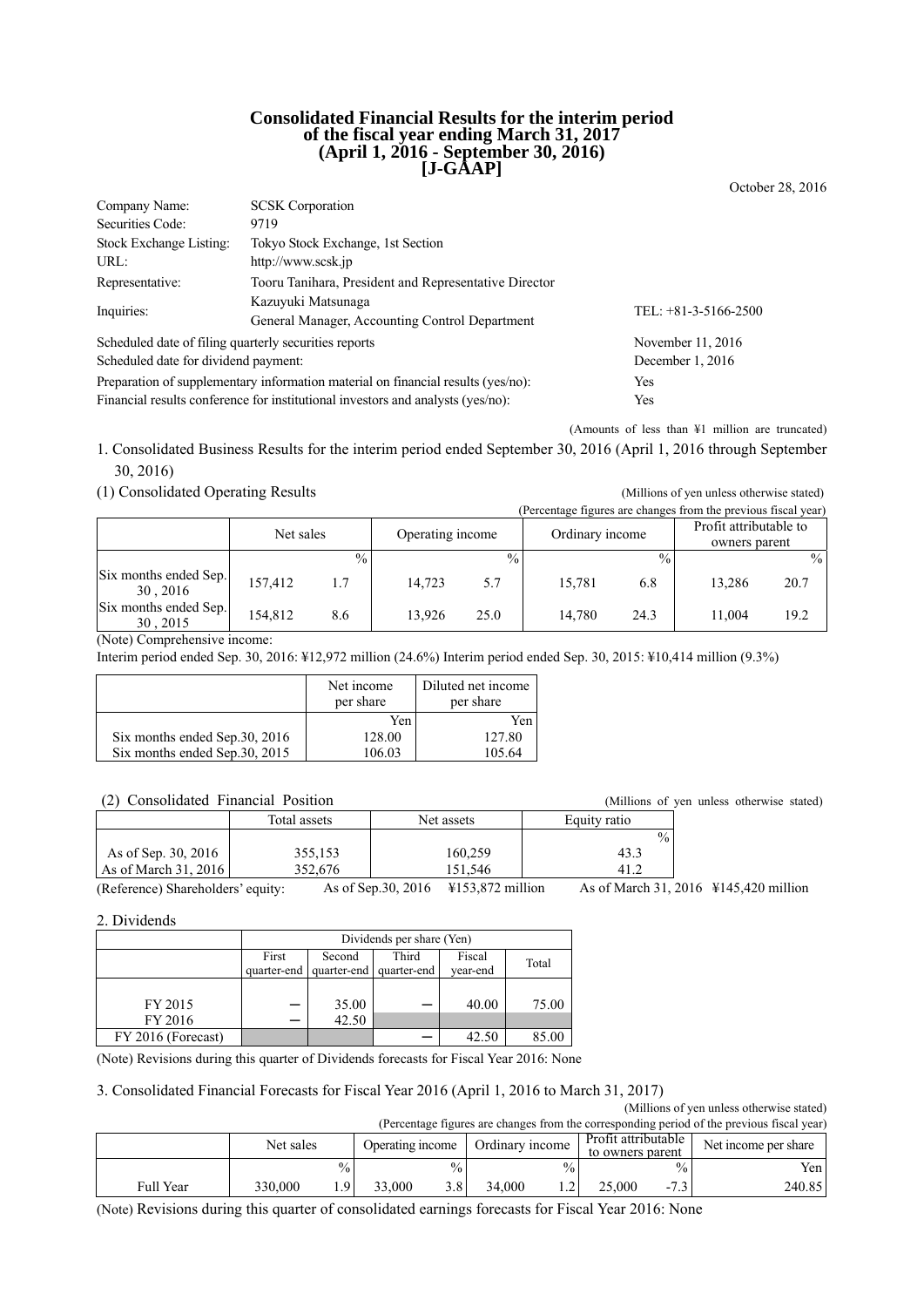#### \*Notes

- (1) Changes in significant subsidiaries during the period : None
- (2) Adoption of specific accounting procedures in preparing quarterly consolidated financial statements: None
- (3) Changes in accounting policies, changes in accounting estimates and restatement of prior period financial statements after error corrections
	- 1) Changes in accounting policies, changes in accounting standards and other regulations: None
	- 2) Changes in accounting policies due to other reasons: None
	- 3) Changes in accounting estimates: None
	- 4) Restatement of prior period financial statements after error corrections: None
- (4) Number of shares issued (Common stock)
	- 1) The number of shares issued as of the period-end (including treasury shares)

|    | As of Sep. 30, 2016                                | 107,986,403 shares |
|----|----------------------------------------------------|--------------------|
|    | As of March 31, 2016                               | 107,986,403 shares |
| 2) | The number of treasury shares as of the period-end |                    |
|    | As of Sep.30, 2016                                 | 4,180,146 shares   |
|    | As of March 31, 2016                               | 4,189,210 shares   |
| 3) | The average number of shares during the period     |                    |
|    | As of Sep. 30, 2016                                | 103,801,670 shares |
|    | As of Sep.30, 2015                                 | 103,787,371 shares |
|    |                                                    |                    |

\*Notification regarding the auditing process

- This financial report is not within the scope of the auditing process as prescribed by the Financial Instruments and Exchange Act. Therefore, and as of the time of disclosure, the auditing process of this financial report has not been completed.
- \* Cautionary statement concerning appropriate use of financial forecasts and other explanatory notes
- The financial forecasts contained in this document are based on the information currently available and certain assumptions deemed reasonable. Actual results may vary from these forecasts for various reasons. With regard to the assumptions on which financial forecasts are based and other explanatory notes in connection with the use of financial forecasts, please refer to "Qualitative information of Consolidated Financial Forecast for the fiscal year ending March 31, 2017" on page 3.
- SCSK will hold a results briefing for institutional investors and analysts on October 28, 2016. Materials used in the briefing, a transcript of the main questions and answers, and other related information will be published on SCSK's website promptly thereafter.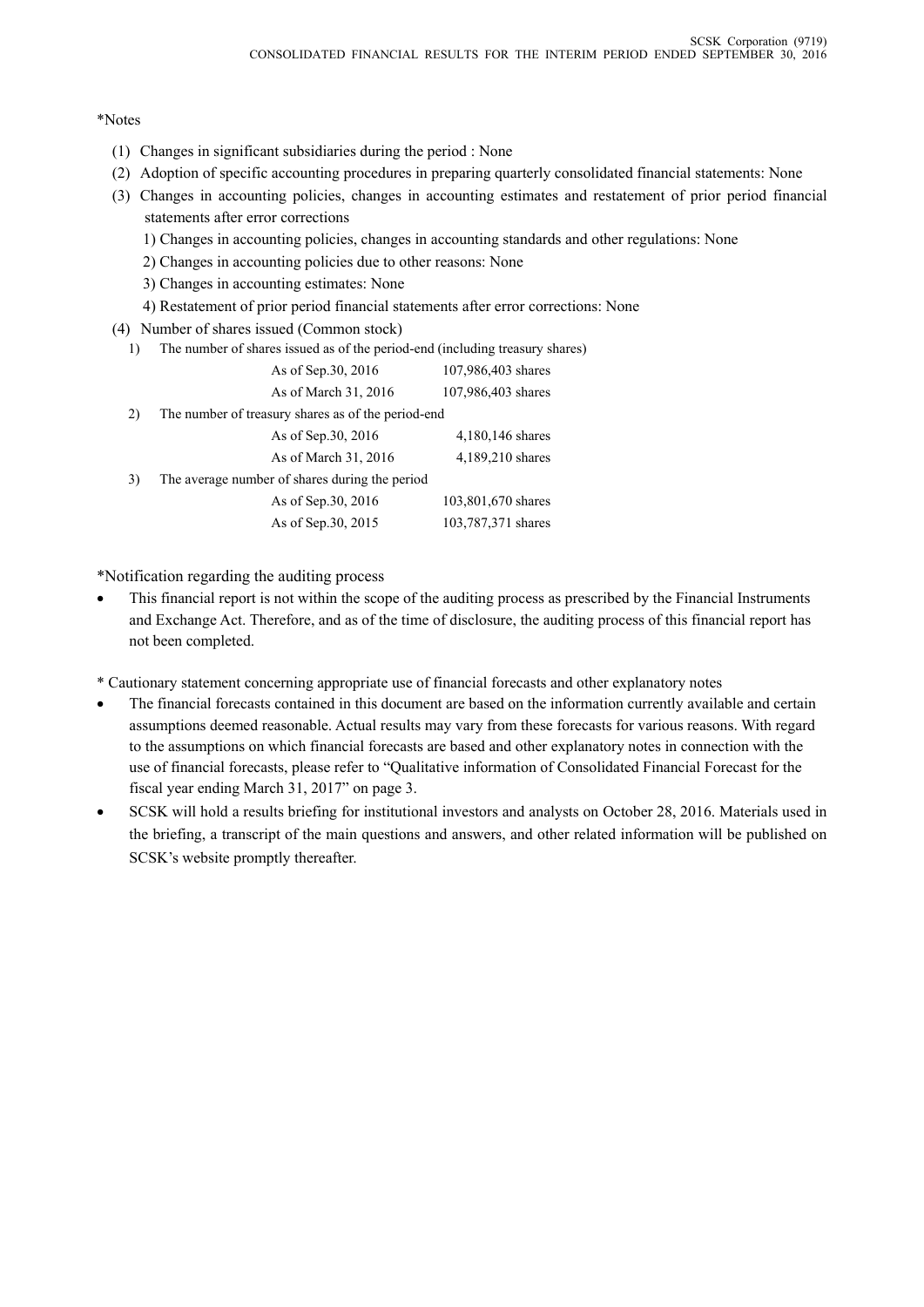# Contents

|     | 1. Qualitative information regarding Operating Results for the six-month period ended September 30, 2016 $\cdots$                                                                                                              |
|-----|--------------------------------------------------------------------------------------------------------------------------------------------------------------------------------------------------------------------------------|
| (1) |                                                                                                                                                                                                                                |
| (2) |                                                                                                                                                                                                                                |
| (3) | Qualitative information of Consolidated Financial Forecast for the fiscal year ending March 31, 2017 · · · · · · · · · 3                                                                                                       |
|     |                                                                                                                                                                                                                                |
| (1) | Transfer of important subsidiaries in the three months under review material contact and a 4                                                                                                                                   |
| (2) | Adoption of specific accounting procedures in preparing quarterly consolidated financial statements  4                                                                                                                         |
| (3) | Changes in accounting policies, changes in accounting estimate and restatement of prior period financial                                                                                                                       |
|     |                                                                                                                                                                                                                                |
|     | 3. Consolidated Quarterly Financial Statements manufactured control of the Statements of Statements and Statements of Statements and Statements of Statements and Statements of Statements and Statements and Statements and S |
| (1) |                                                                                                                                                                                                                                |
| (2) |                                                                                                                                                                                                                                |
|     |                                                                                                                                                                                                                                |
|     |                                                                                                                                                                                                                                |
| (3) | Consolidated Quarterly Statements of Cash Flows <b>Example 20</b> and the set of Cash Plows <b>Cash Flows Cash Flows Cash Flows Cash Flows Cash Flows Cash Flows Cash Flows Cash Flows Cash Flows Cash Flows Cash</b>          |
| (4) | Notes regarding Consolidated Financial Results for the interim period ended September 30, 2016 ················11                                                                                                              |
|     | (Notes regarding the Premise of a Going Concern) <b>With the Concernance Concernance Concernance</b> 11                                                                                                                        |
|     |                                                                                                                                                                                                                                |
|     | (Segment information) $\cdots$ $\cdots$ $\cdots$ $\cdots$ $\cdots$ $\cdots$ $\cdots$ $\cdots$ $\cdots$ $\cdots$ $\cdots$ $\cdots$ $\cdots$ $\cdots$ $\cdots$ $\cdots$ $\cdots$ $\cdots$                                        |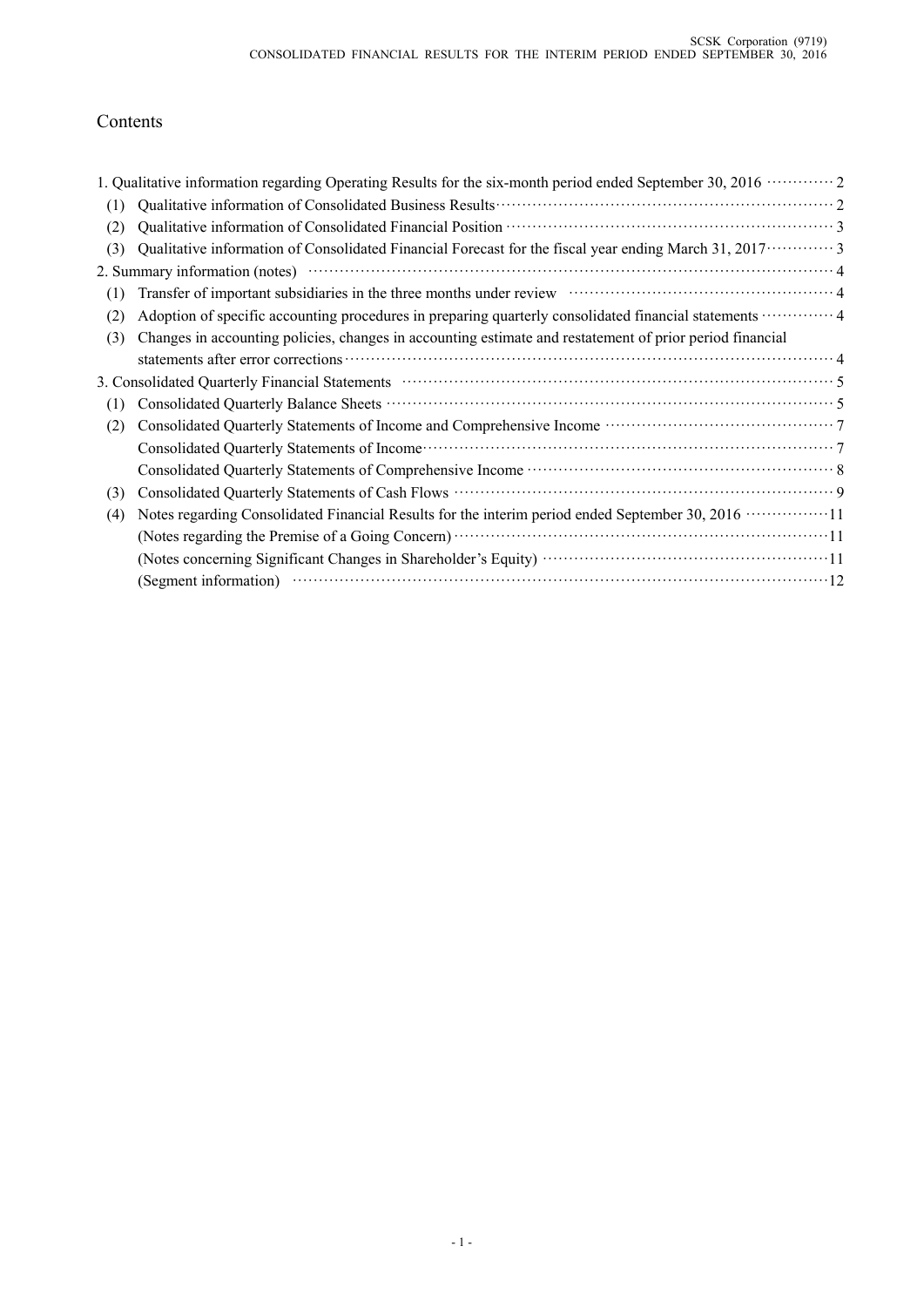## **1. Qualitative Information Regarding Operating Results for the Six-Months Period Ended September 30, 2016 (1) Qualitative information of Consolidated Business Results for the Six-Month Period Ended September 30, 2016**

In the period under review, the Japanese economy showed a trend of moderate recovery, such as corporate earnings maintaining high levels and a continued improvement in the employment and income environment backed by various economic stimulus and monetary easing measures by the government and the Bank of Japan.

The outlook for the Japanese economy is for a basic trend of modest recovery due in part to the effects of various policies. However, care is generally required when determining economic trends because uncertainty about the global political and economic situation cannot be dismissed due to unstable financial market trends since the United Kingdom's choice to leave the European Union, the possibility of an economic downturn in Asian and other emerging and resource-rich countries, and uncertainty over the outcome of the US presidential election and the country's economic trends following it.

In this environment, there was an upward trend in IT investment demand in the IT services market. This trend was a result of higher demand for strategic IT investment among corporate customers for purposes such as strengthening core businesses and securing a competitive edge as well as strong demand for conventional IT investment to improve productivity and efficiency.

Strategic IT investment and demand for IT services are increasing in relation to globalization and verification of products when installing new products along with BPO (business process outsourcing) for products and services in the manufacturing industry, as well as to strengthening of EC and CRM along with big data analysis aimed at omni-channel retailing in the distribution industry, and deal flow was solid accordingly.

In the financial industry, there was robust demand for redevelopment of operational systems to boost competitiveness or heighten operational efficiency of customers primarily among major financial institutions in the banking and insurance sectors. As such, we saw steady growth in IT investment demand such as system development.

In addition, the trend toward increased investment demand in the IT infrastructure field continued on from the previous fiscal year. This demand was seen in various industries, where corporate customers sought to invest in IaaS, PaaS, and other cloud-related IT services.

Looking at the Company's operating results for the period under review, consolidated net sales increased 1.7% year on year, to ¥157,412 million. This increase came on the back of the favorable trend in system development demand among financial industry customers that continued on from the previous fiscal year as well as sales in maintenance and operation and service businesses increasing in almost all industries. These factors offset a decline in large-scale projects since the previous fiscal year due to an absence of system development projects for securities companies and system sales to communications industry customers, which was anticipated at the beginning of the period.

Operating income was up 5.7%, to ¥14,723 million. In addition to the increased income associated with the increase in sales, operating income benefited from improved development productivity due to measures for heightening operational quality as well as increased efficiency, which absorbed increased expenses such as the increase in size-based corporate taxes.

Ordinary income rose 6.8%, to ¥15,781 million, following the increase in operating income. Meanwhile, profit attributable to owners of parent jumped 20.7%, to ¥13,286 million, due to the higher operating income and the tax benefits resulted from a change in accounting standards.

In the previous fiscal year, the Group announced a Medium-term Management Plan with the fiscal year ending March 31, 2020 as its final year. Targeting robust medium-term growth in operating income coupled with improved profitability, we are pushing forward with the plan's three core strategies of "shifting to serviceoriented businesses," "promoting strategic businesses that capture the changing times," and "entering into the second stage of global business expansion."

Moving forward in the period under review, fiscal year ending March 2017, we will accelerate efforts to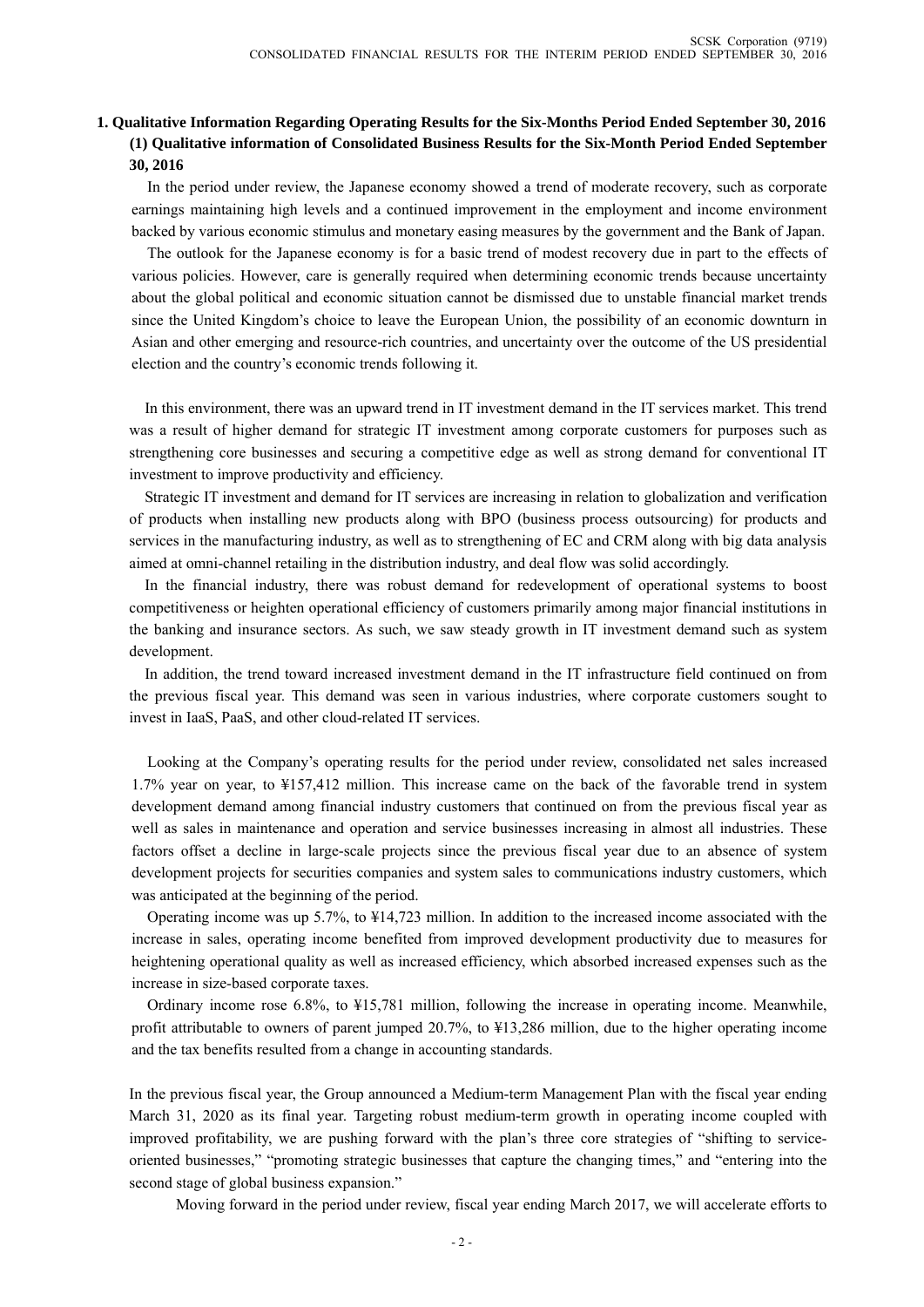advance the plan's core strategies, particularly with regard to shifting to service-oriented businesses and promoting new strategic businesses. At the same time, we will focus on strengthening our management base and boosting earnings capacity through various measures including improving operational quality and productivity. Dedicating efforts to capturing the currently robust IT investment and advancing the aforementioned core strategies alongside other management measures for expanding business earnings, we will seek to transition to a business structure with higher profitability and growth potential.

#### **(2) Qualitative information of Consolidated Financial Position**

Cash and cash equivalents ("cash") as of September 30, 2016 decreased by ¥1,414 million compared to March 31, 2016 to ¥97,031 million. The increase or decrease in each cash flow type and the main factors for such changes are as follows.

Cash flow from operating activities

Net cash provided by operating activities was ¥11,489 million.

The main cash inflow factors were profit before income taxes of ¥15,738 million, depreciation of ¥4,167 million and a ¥3,282 million increase in capital stemming from a decrease in accounts receivable. The main cash outflow factors were a decrease in accounts payable of ¥1,457 million, an increase in inventories of ¥766 million, and an increase in deposits of ¥4,914 million.

Cash flow from investing activities

Net cash used in investing activities was ¥7,755 million.

The main cash outflow factors were payments for the acquisition of tangible fixed assets of ¥6,325 million and acquisition of intangible fixed assets of ¥2,704 million.

Cash flow from financing activities

Net cash used in financing activities was ¥4,657 million.

The main cash outflow factor was year-end dividend payments of ¥4,160 million (¥40 per share).

#### **(3) Qualitative information of consolidated financial forecasts for the fiscal year ending March 31, 2017**

Despite the generally strong operating results posted in the three-month period ended September 30, 2016, the Company has chosen not to revise the full-year forecasts for the fiscal year ending March 31, 2017, announced on April 28, 2016, in consideration of political and economic trends outside of Japan as well as financial and capital market trends.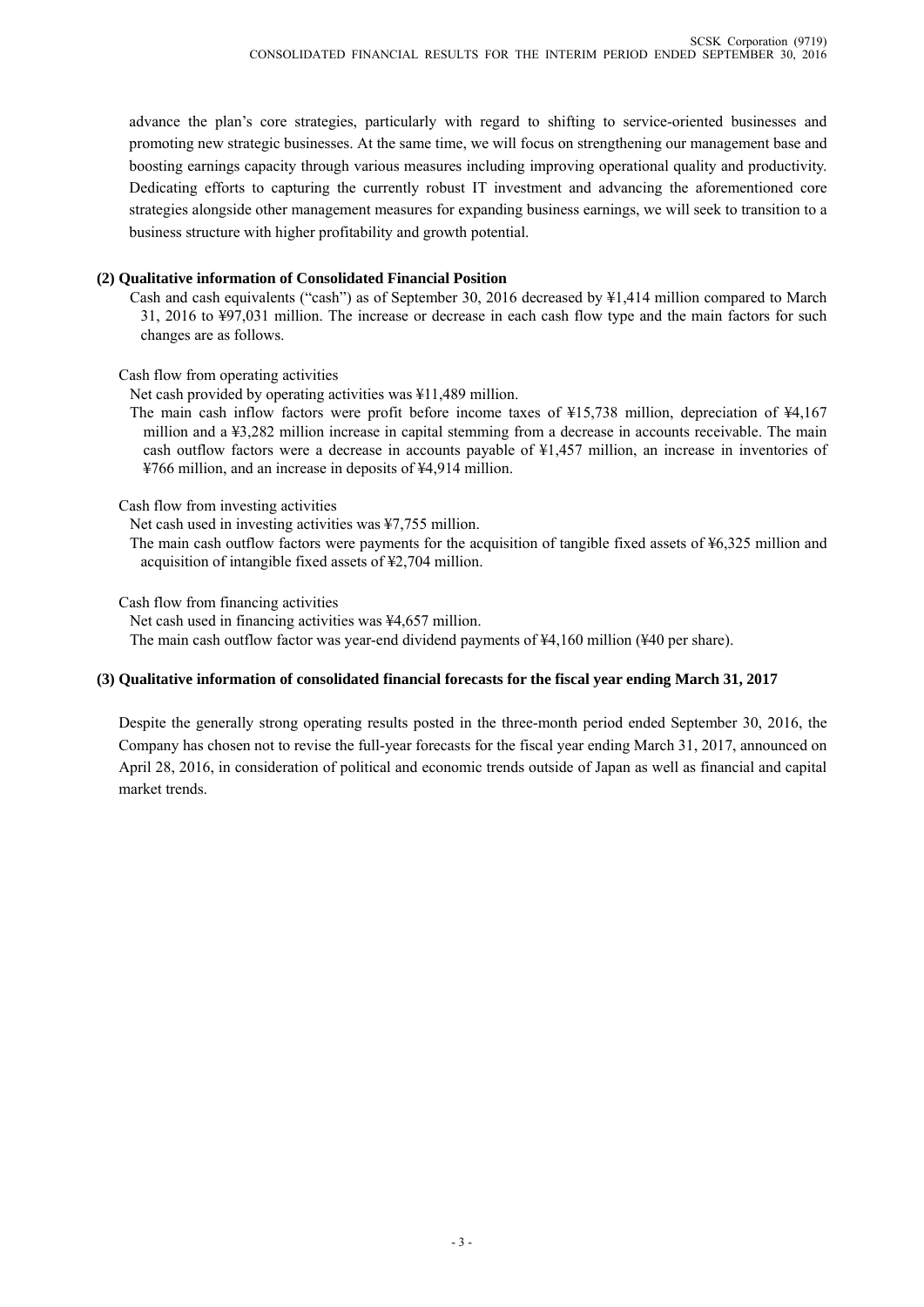### **2. Summary information (notes)**

### **(1) Transfer of important subsidiaries in the first quarter**

No applicable items

**(2)Adoption of specific accounting procedures in preparing quarterly consolidated financial statements** No applicable items

**(3)Changes in accounting policies, changes in accounting estimates and restatement of prior period financial statements after error corrections** 

No applicable items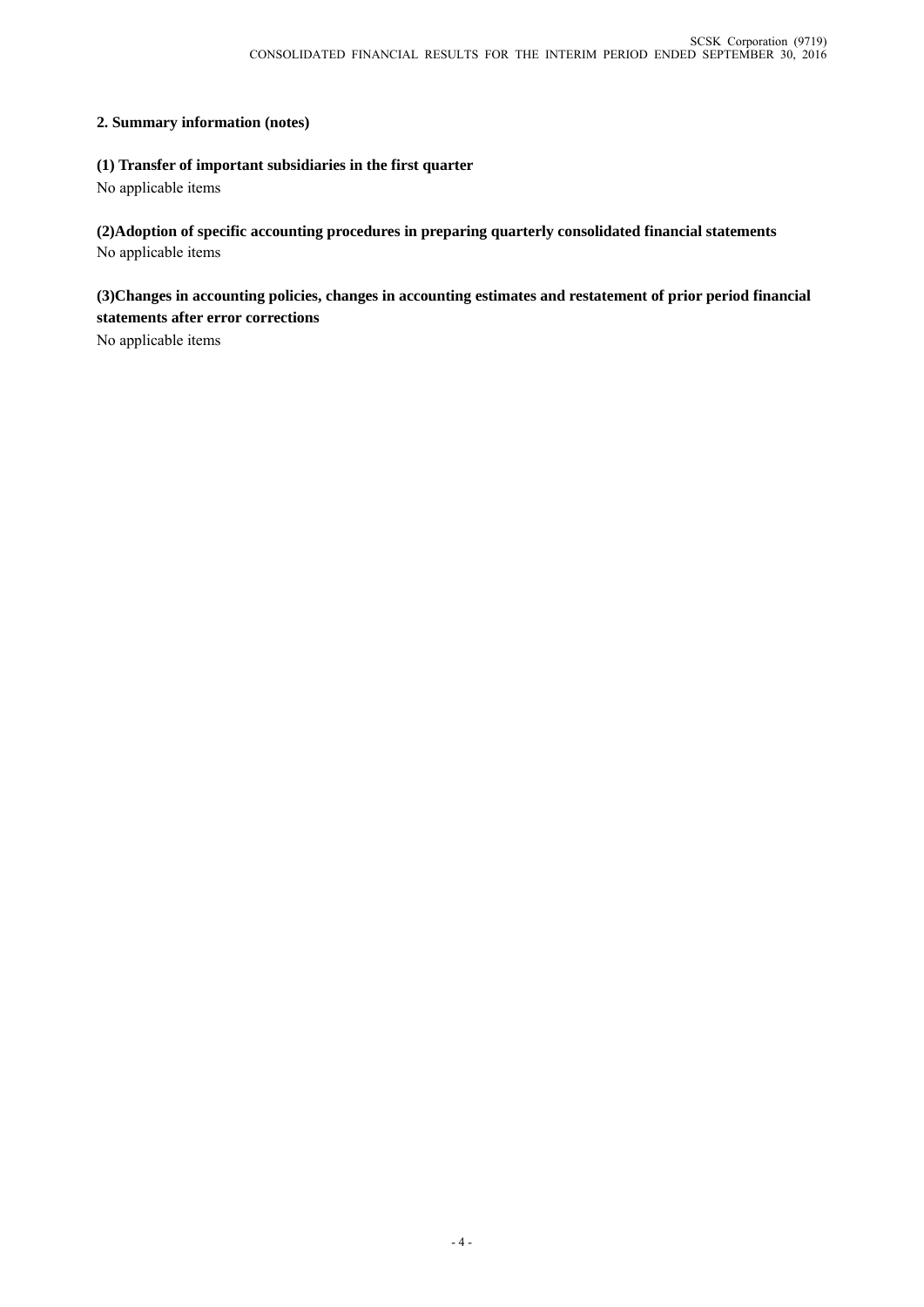## **3. Consolidated Quarterly Financial Statements**

## **(1) Consolidated Quarterly Balance Sheets**

|                                     |                     | (Unit: Millions of Yen) |
|-------------------------------------|---------------------|-------------------------|
|                                     | As of Mar. 31, 2016 | As of Sep.30, 2016      |
| <b>ASSETS</b>                       |                     |                         |
| Current assets                      |                     |                         |
| Cash and deposits                   | 20,840              | 19,917                  |
| Notes and accounts receivable-trade | 63,373              | 59,883                  |
| Securities                          | 800                 |                         |
| Operational investment securities   | 10,110              | 8,157                   |
| Merchandise and finished goods      | 5,373               | 5,994                   |
| Work in process                     | 752                 | 897                     |
| Raw materials and supplies          | 53                  | 50                      |
| Deposits paid                       | 79,004              | 78,713                  |
| <b>Guarantee Deposits</b>           | 37,443              | 42,347                  |
| Other                               | 20,465              | 22,333                  |
| Allowance for doubtful accounts     | $-41$               | $-40$                   |
| Total current assets                | 238,175             | 238,255                 |
| Non-current assets                  |                     |                         |
| Property, plant and equipment       |                     |                         |
| Buildings and structures, net       | 34,119              | 36,112                  |
| Land                                | 20,583              | 19,928                  |
| Other, net                          | 12,169              | 13,702                  |
| Total property, plant and equipment | 66,872              | 69,743                  |
| Intangible assets                   |                     |                         |
| Goodwill                            | 232                 | 178                     |
| Other                               | 8,297               | 9,494                   |
| Total intangible assets             | 8,529               | 9,673                   |
| Investments and other assets        |                     |                         |
| Investment securities               | 8,075               | 8,327                   |
| Other                               | 31,334              | 29,287                  |
| Allowance for doubtful accounts     | $-311$              | $-133$                  |
| Total investments and other assets  | 39,098              | 37,481                  |
| Total non-current assets            | 114,500             | 116,898                 |
| <b>Total assets</b>                 | 352,676             | 355,153                 |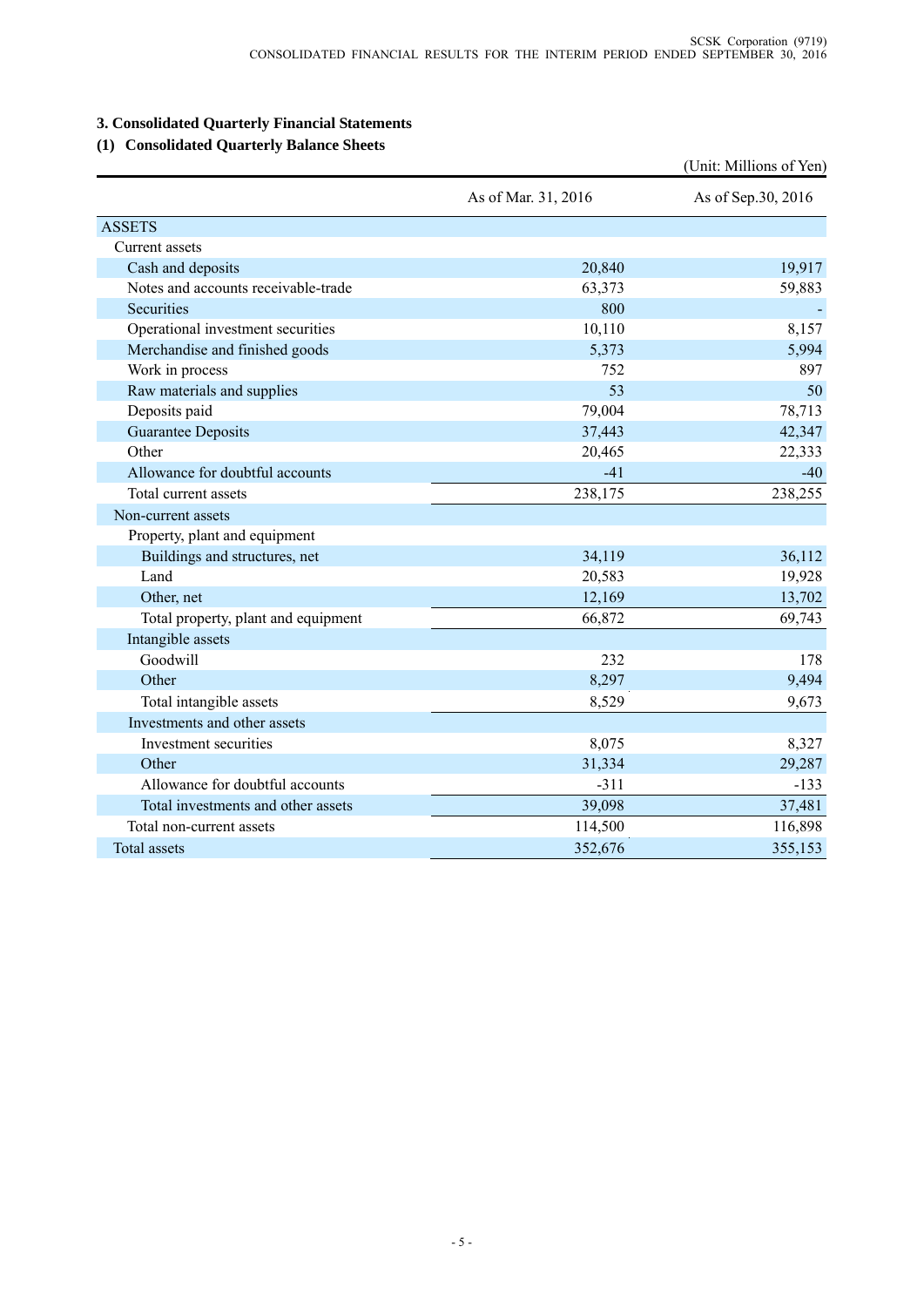|                                                       | As of Mar. 31, 2016 | As of Sep. 30, 2016 |
|-------------------------------------------------------|---------------------|---------------------|
| <b>LIABILITIES</b>                                    |                     |                     |
| <b>Current</b> liabilities                            |                     |                     |
| Notes and accounts payable-trade                      | 19,679              | 18,096              |
| Short-term loans payable                              | 10,000              | 10,000              |
| Current portion of bonds                              |                     | 10,000              |
| Current portion of long-term loans payable            | 5,000               | 10,000              |
| Income taxes payable                                  | 3,725               | 1,166               |
| Provision for bonuses                                 | 6,275               | 5,715               |
| Provision for directors' bonuses                      | 258                 | 47                  |
| Provision for loss on construction contracts          | 984                 | 120                 |
| Deposits received of prepaid cards                    | 83,788              | 85,108              |
| Other                                                 | 26,542              | 25,909              |
| Total current liabilities                             | 156,255             | 166,164             |
| Non-current liabilities                               |                     |                     |
| Bonds payable                                         | 25,000              | 15,000              |
| Long-term loans payable                               | 10,000              | 5,000               |
| Provision for directors' retirement benefits          | 24                  | 20                  |
| Net defined benefit liability                         | 5,759               | 4,350               |
| Asset retirement obligations                          | 2,056               | 2,106               |
| Other                                                 | 2,033               | 2,251               |
| Total non-current liabilities                         | 44,873              | 28,729              |
| <b>Total liabilities</b>                              | 201,129             | 194,893             |
| <b>NET ASSETS</b>                                     |                     |                     |
| Shareholders' equity                                  |                     |                     |
| Capital stock                                         | 21,152              | 21,152              |
| Capital surplus                                       | 3,054               | 3,051               |
| Retained earnings                                     | 131,886             | 141,012             |
| Treasury shares                                       | $-8,444$            | $-8,428$            |
| Total shareholders' equity                            | 147,649             | 156,788             |
| Accumulated other comprehensive income                |                     |                     |
| Valuation difference on available-for-sale securities | 1,556               | 1,463               |
| Deferred gains or losses on hedges                    | $-89$               | $-33$               |
| Foreign currency translation adjustment               | 169                 | $-499$              |
| Remeasurements of defined benefit plans               | $-3,866$            | $-3,847$            |
| Total accumulated other comprehensive income          | $-2,229$            | $-2,916$            |
| Subscription rights to shares                         | 88                  | 83                  |
| Non-controlling interests                             | 6,038               | 6,304               |
| Total net assets                                      | 151,546             | 160,259             |
| Total liabilities and net assets                      | 352,676             | 355,153             |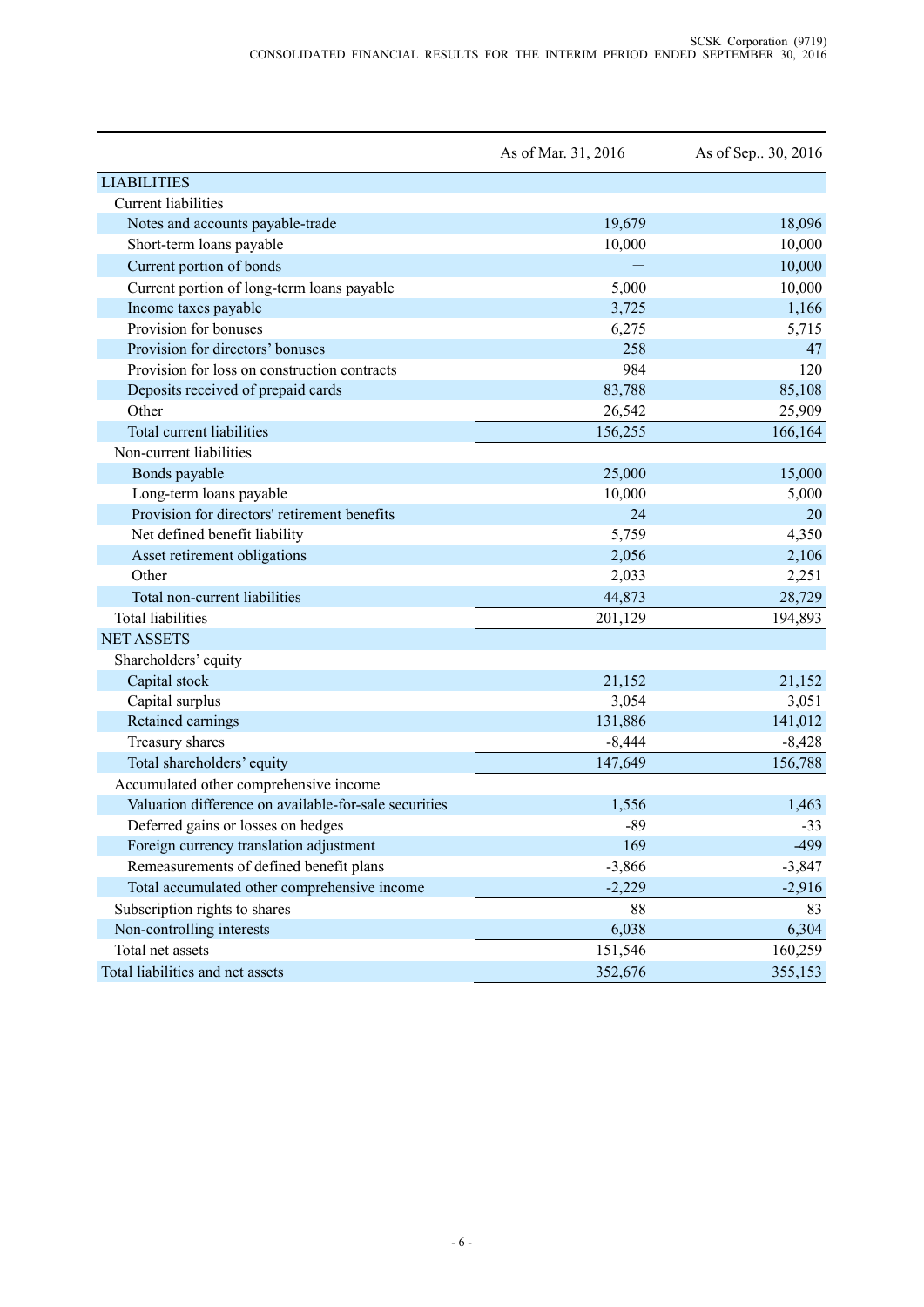|                                                                  |                                       | (Unit: Millions of Yen)               |
|------------------------------------------------------------------|---------------------------------------|---------------------------------------|
|                                                                  | From Apr. 1, 2015<br>to Sep. 30, 2015 | From Apr. 1, 2016<br>to Sep. 30, 2016 |
| Net sales                                                        | 154,812                               | 157,412                               |
| Cost of sales                                                    | 118,039                               | 118,951                               |
| Gross profit                                                     | 36,773                                | 38,460                                |
| Selling, general and administrative expenses                     | 22,846                                | 23,737                                |
| Operating income                                                 | 13,926                                | 14,723                                |
| Non-operating income                                             |                                       |                                       |
| Interest income                                                  | 44                                    | 35                                    |
| Dividend income                                                  | 37                                    | 32                                    |
| Share of profit of entities accounted for using equity<br>method | 159                                   | 249                                   |
| Gain on sales of investment securities                           | 89                                    |                                       |
| Hoard profit of prepaid card                                     | 660                                   | 696                                   |
| Other                                                            | 96                                    | 176                                   |
| Total non-operating income                                       | 1,088                                 | 1,188                                 |
| Non-operating expenses                                           |                                       |                                       |
| Interest expenses                                                | 99                                    | 81                                    |
| Bond issuance cost                                               | 48                                    |                                       |
| Other                                                            | 86                                    | 48                                    |
| Total non-operating expenses                                     | 234                                   | 129                                   |
| Ordinary income                                                  | 14,780                                | 15,781                                |
| Extraordinary income                                             |                                       |                                       |
| Gain on sales of non-current assets                              | $\mathbf{0}$                          | 13                                    |
| Gain on sales of investment securities                           |                                       | 2                                     |
| Total extraordinary income                                       | $\mathbf{0}$                          | 16                                    |
| <b>Extraordinary losses</b>                                      |                                       |                                       |
| Loss on retirement of non-current assets                         | 26                                    | 11                                    |
| Loss on sales of non-current assets                              | 14                                    | 5                                     |
| Impairment loss                                                  |                                       | 37                                    |
| Loss on valuation of investment securities                       |                                       | $\boldsymbol{0}$                      |
| Loss on sales of membership                                      |                                       | $\boldsymbol{0}$                      |
| Loss on valuation of membership                                  | $\overline{2}$                        | 3                                     |
| Office transfer related expenses                                 | 374                                   |                                       |
| Total extraordinary losses                                       | 418                                   | 59                                    |
| Profit before income taxes                                       | 14,362                                | 15,738                                |
| Income taxes — current                                           | 1,644                                 | 1,000                                 |
| Income taxes — deferred                                          | 1,480                                 | 1,090                                 |
| Total income taxes                                               | 3,124                                 | 2,091                                 |
| Profit                                                           | 11,237                                | 13,647                                |
| Profit attributable tot non-controlling interests                | 233                                   | 360                                   |
| Profit attributable to owners of parent                          | 11,004                                | 13,286                                |
|                                                                  |                                       |                                       |

## **(2) Consolidated Quarterly Statements of Income and Comprehensive Income Consolidated Quarterly Statements of Income**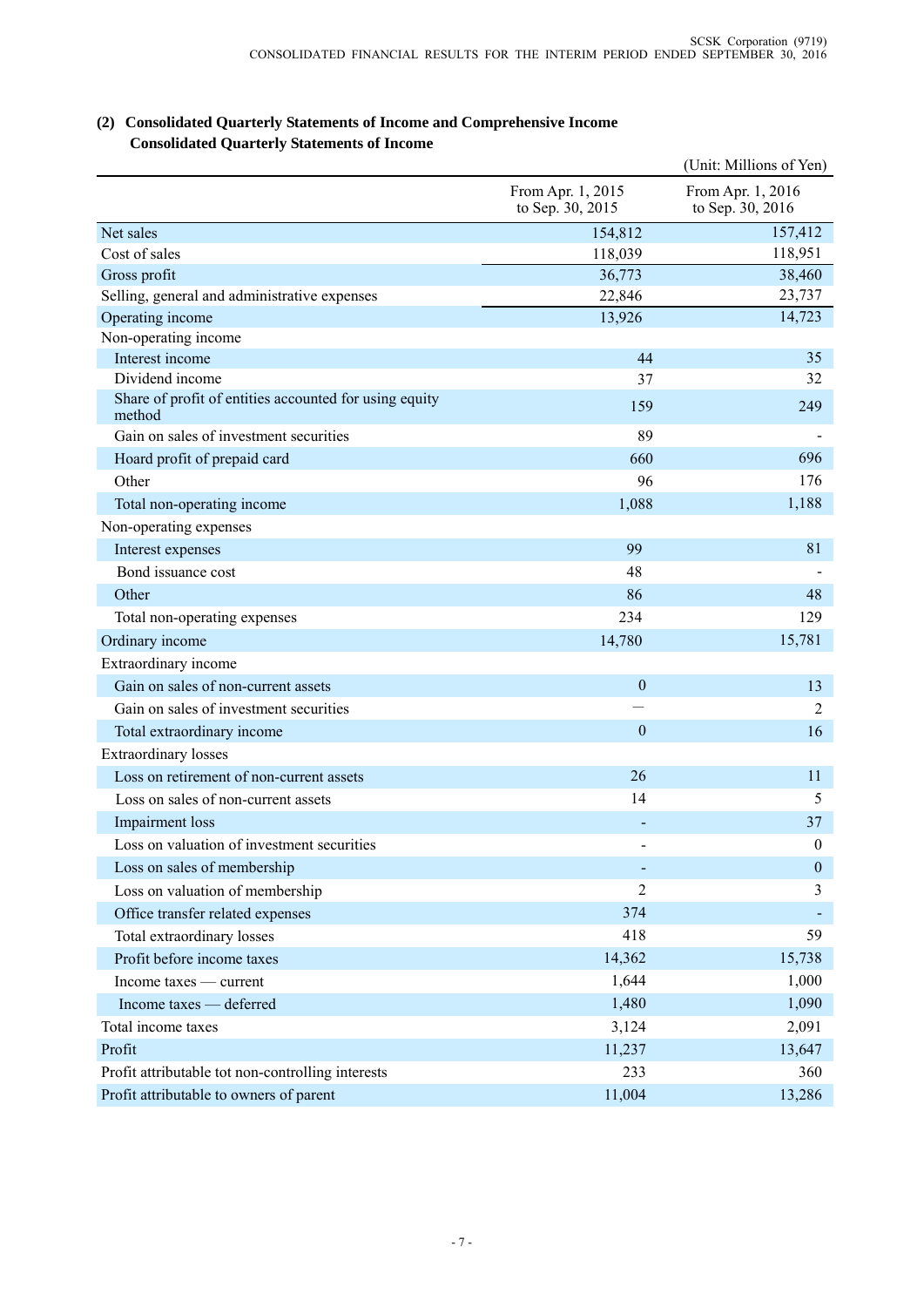## (Unit: Millions of Yen) From Apr. 1, 2015 to Sep. 30, 2015 From Apr. 1, 2016 to Sep. 30, 2016 Profit  $11,237$   $13,647$ Other comprehensive income Valuation difference on available-for-sale securities -519 -61 Deferred gains or losses on hedges 2 56 Foreign currency translation adjustment 44  $-624$ Remeasurements of defined benefit plans, net of tax  $-322$   $-322$  27 Share of other comprehensive income of entities accounted for using equity method accounted for using equity method  $-73$ Total other comprehensive income -823 -675 Comprehensive income 10,414 12,972 Comprehensive income attributable to Comprehensive income attributable to owners of parent 10,221 12,600 Comprehensive income attributable to non-controlling 193 372

#### **Consolidated Quarterly Statements of Comprehensive Income**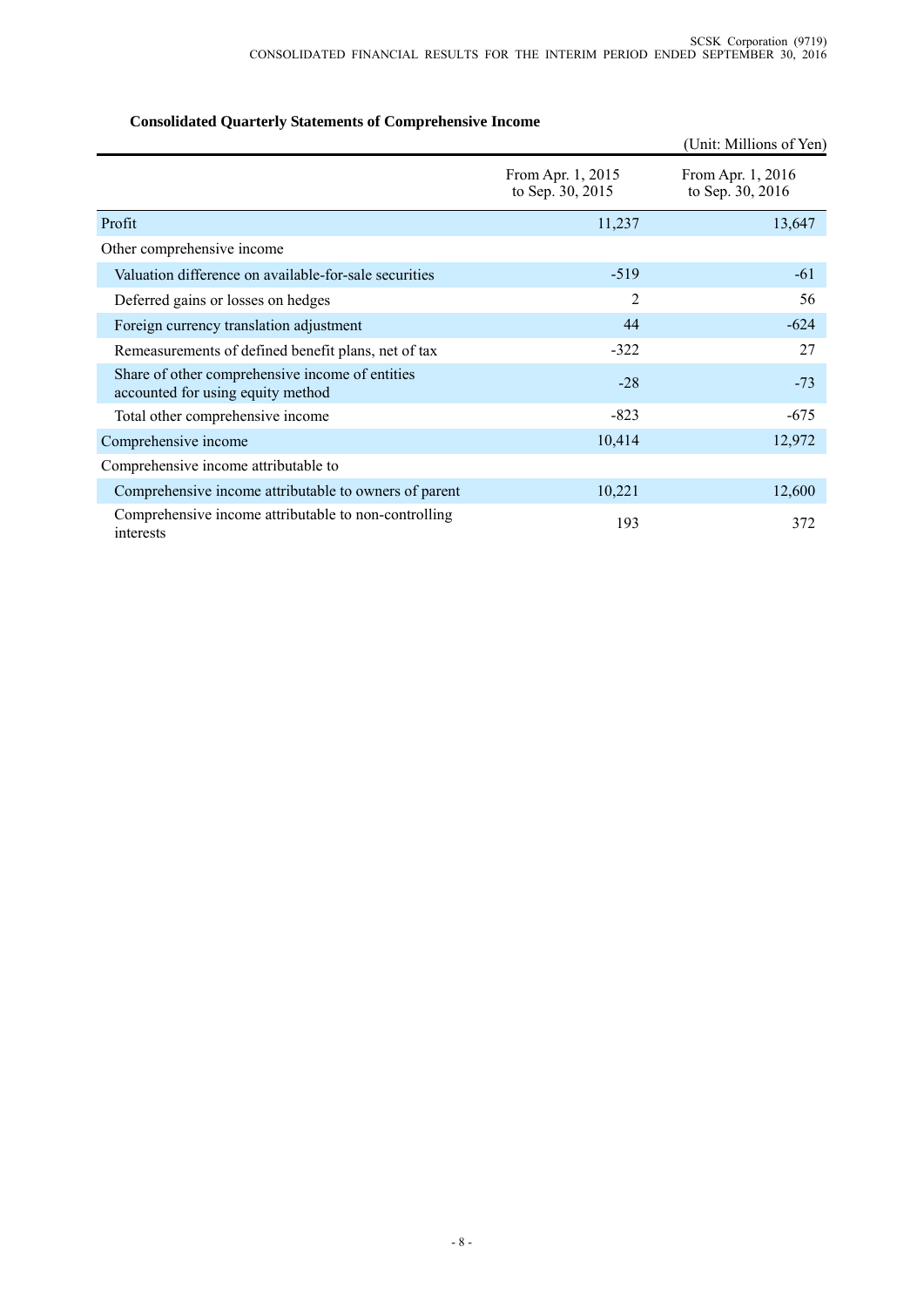## **(3) Consolidated Quarterly Statements of Cash Flows**

|                                                                         |                                       | (Unit: Millions of Yen)               |
|-------------------------------------------------------------------------|---------------------------------------|---------------------------------------|
|                                                                         | From Apr. 1, 2015<br>to Sep. 30, 2015 | From Apr. 1, 2016<br>to Sep. 30, 2016 |
| Cash flows from operating activities                                    |                                       |                                       |
| Profit before income taxes                                              | 14,362                                | 15,738                                |
| Depreciation                                                            | 3,840                                 | 4,167                                 |
| Amortization of goodwill                                                | 41                                    | 53                                    |
| Impairment loss                                                         |                                       | 37                                    |
| Increase (decrease) in allowance for doubtful accounts                  | 41                                    | $-178$                                |
| Increase (decrease) in net defined benefit liability                    | 32                                    | $-1,333$                              |
| Decrease (increase) in net defined benefit asset                        | $-544$                                | $\boldsymbol{0}$                      |
| Loss on retirement of non-current assets                                | 26                                    | 11                                    |
| Loss (gain) on sales of non-current assets                              | 14                                    | $-7$                                  |
| Loss (gain) on valuation of investment securities                       |                                       | $\boldsymbol{0}$                      |
| Loss (gain) on sales of investment securities                           | $-89$                                 | $-2$                                  |
| Share of (profit) loss of entities accounted for using equity<br>method | $-159$                                | $-249$                                |
| Interest and dividend income                                            | $-81$                                 | $-67$                                 |
| Interest expenses paid on loans and bonds                               | 99                                    | 81                                    |
| Loss (gain) on investments in partnership                               | $-47$                                 | 8                                     |
| Decrease (increase) in investment securities for sale                   | 6,731                                 | 1,911                                 |
| Decrease (increase) in notes and accounts receivable-trade              | 9,482                                 | 3,282                                 |
| Decrease (increase) in inventories                                      | $-2,185$                              | $-766$                                |
| Decrease (increase) in guarantee deposits                               | $-9,725$                              | $-4,914$                              |
| Increase (decrease) in notes and accounts payable-trade                 | $-1,283$                              | $-1,457$                              |
| Increase (decrease) in deposits received of prepaid cards               | 1,204                                 | 1,319                                 |
| Other, net                                                              | $-4,506$                              | $-2,519$                              |
| Subtotal                                                                | 17,251                                | 15,117                                |
| Interest and dividends income received                                  | 165                                   | 167                                   |
| Interest expenses paid                                                  | $-92$                                 | $-74$                                 |
| Compensation expenses paid                                              | $-664$                                | $-15$                                 |
| Payments for office transfer related expenses                           | $-2,508$                              |                                       |
| Income taxes (paid) refund                                              | $-1,670$                              | $-3,706$                              |
| Net cash provided by (used in) operating activities                     | 12,482                                | 11,489                                |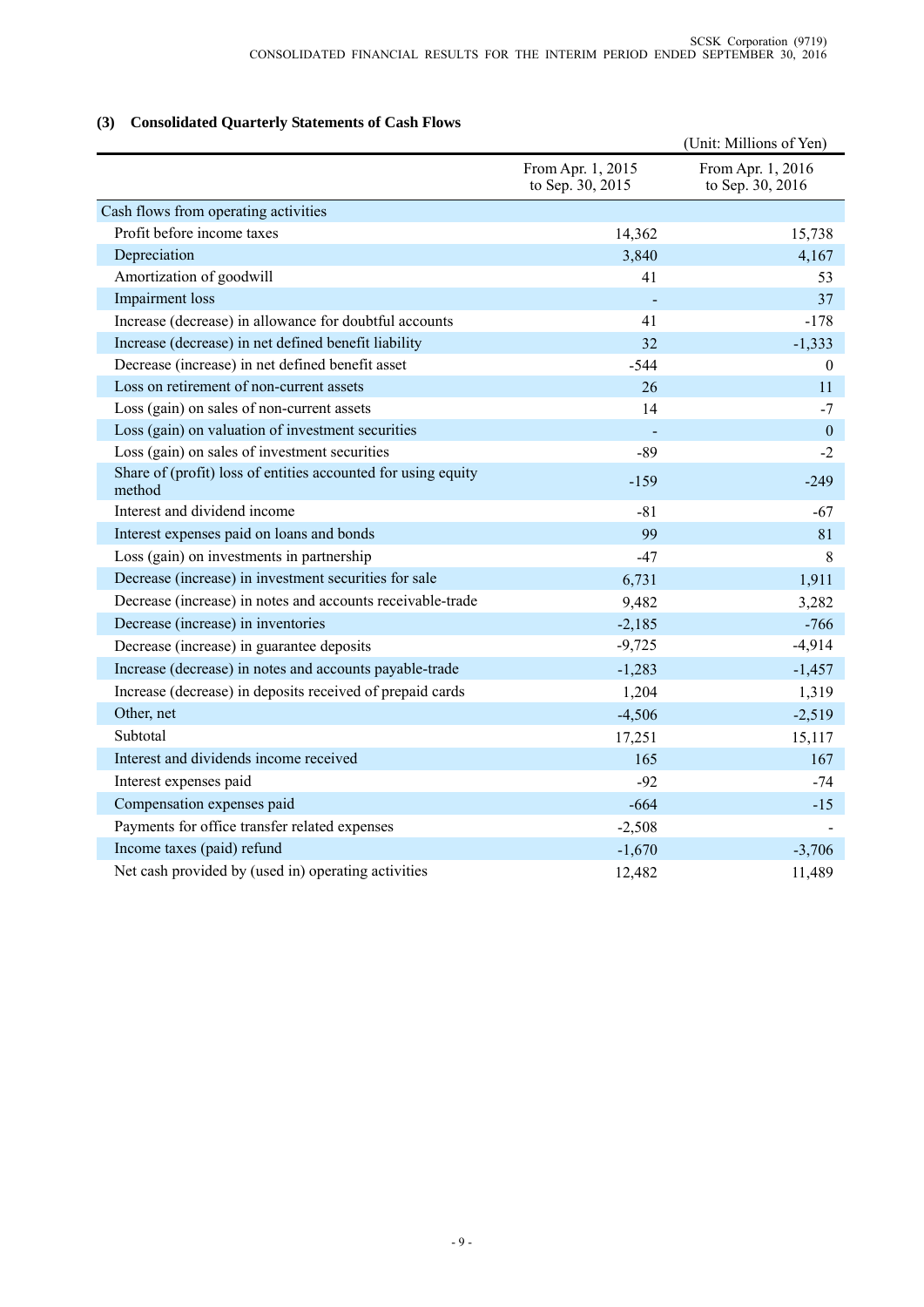|                                                                                                                           |                                       | (Unit: Millions of Yen)               |
|---------------------------------------------------------------------------------------------------------------------------|---------------------------------------|---------------------------------------|
|                                                                                                                           | From Apr. 1, 2015<br>to Sep. 30, 2015 | From Apr. 1, 2016<br>to Sep. 30, 2016 |
| Cash flows from investing activities                                                                                      |                                       |                                       |
| Proceeds from withdrawal deposit                                                                                          | 348                                   |                                       |
| Purchase of securities                                                                                                    | $-2,000$                              |                                       |
| Proceeds from sales and redemption of securities                                                                          | 1,800                                 | 700                                   |
| Purchase of property, plant and equipment                                                                                 | $-4,828$                              | $-6,325$                              |
| Proceeds from sales of property, plant and equipment                                                                      | 7                                     | 986                                   |
| Purchase of intangible assets                                                                                             | $-1,866$                              | $-2,704$                              |
| Purchase of investment securities                                                                                         | $-0$                                  | $-300$                                |
| Proceeds from sales and redemption of investment<br>securities                                                            | 160                                   | 35                                    |
| Collection of short-term loans receivable                                                                                 | $\overline{4}$                        | 3                                     |
| Proceeds from withdrawal of investments in partnership                                                                    | 180                                   | 41                                    |
| Payments for lease and guarantee deposits                                                                                 | $-156$                                | $-76$                                 |
| Proceeds from collection of lease and guarantee deposits                                                                  | 918                                   | 95                                    |
| Other, net                                                                                                                | 237                                   | $-210$                                |
| Net cash provided by (used in) investing activities                                                                       | $-5,195$                              | $-7,755$                              |
| Cash flows from financing activities                                                                                      |                                       |                                       |
| Increase in short-term loans payable                                                                                      | 10,000                                | 10,000                                |
| Decrease in short-term loans payable                                                                                      | $-10,000$                             | $-10,000$                             |
| Proceeds from long-term loans payable                                                                                     |                                       | 5,000                                 |
| Repayments of long-term loans payable                                                                                     | $-10,000$                             | $-5,000$                              |
| Proceeds from issuance of bonds                                                                                           | 10,000                                |                                       |
| Repayments of lease obligations                                                                                           | $-371$                                | $-387$                                |
| Purchase of treasury shares                                                                                               | $-11$                                 | $-3$                                  |
| Proceeds from sales of treasury shares                                                                                    | 15                                    | $\theta$                              |
| Cash dividends paid                                                                                                       | $-2,600$                              | $-4,160$                              |
| Dividends paid to non-controlling interests                                                                               | $-89$                                 | $-105$                                |
| Payments from changes in ownership interests in<br>subsidiaries that do not result in change in scope of<br>consolidation | $-194$                                |                                       |
| Net cash provided by (used in) financing activities                                                                       | $-3,251$                              | $-4,657$                              |
| Effect of exchange rate change on cash and cash equivalents                                                               | 41                                    | $-491$                                |
| Net increase (decrease) in cash and cash equivalents                                                                      | 4,076                                 | $-1,414$                              |
| Cash and cash equivalents at beginning of period                                                                          | 85,713                                | 98,445                                |
| Decrease in cash and cash equivalents resulting from<br>exclusion of subsidiaries from consolidation                      | $-81$                                 |                                       |
| Cash and cash equivalents at end of period                                                                                | 89,707                                | 97,031                                |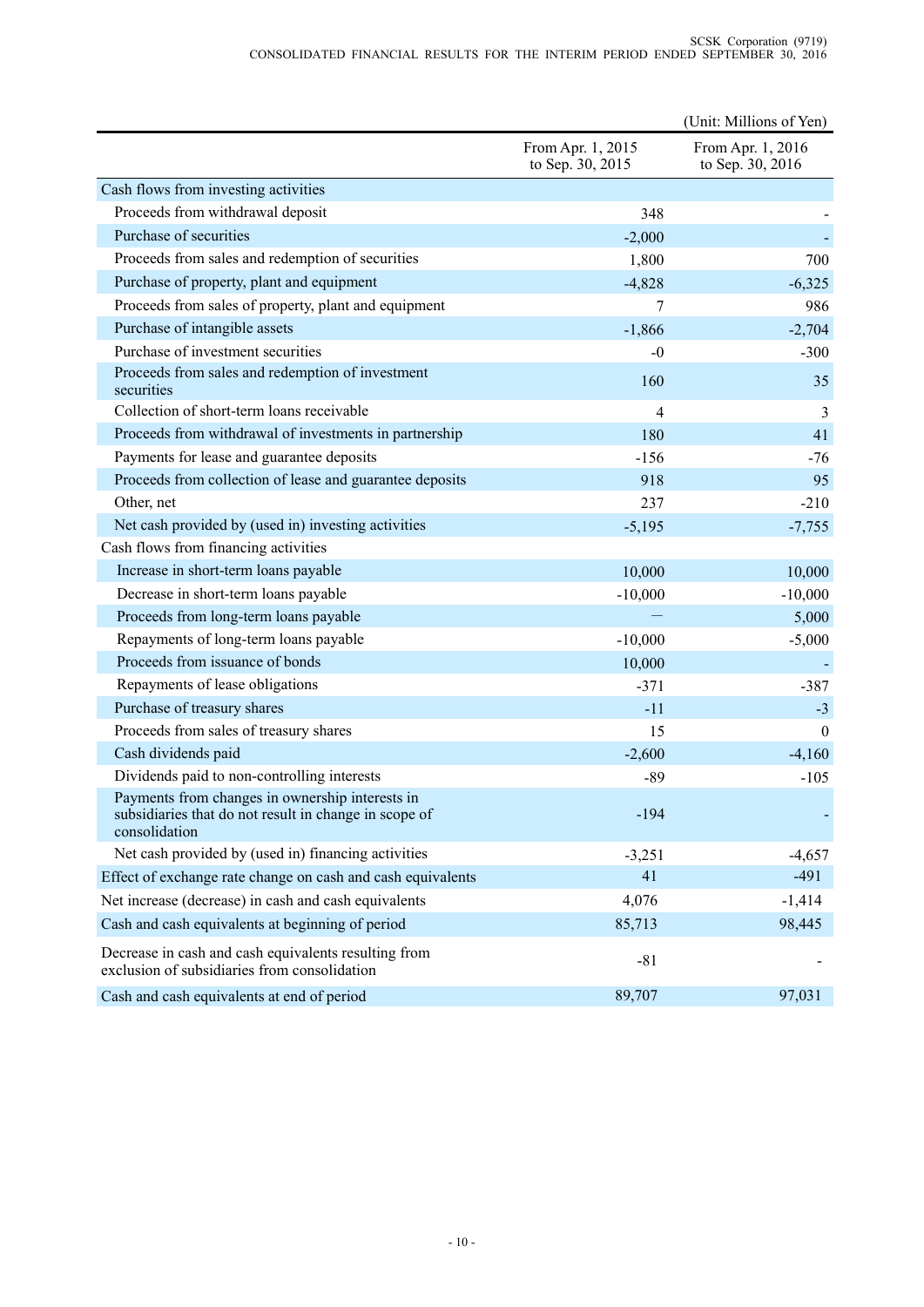## **(4) Notes regarding Consolidated Financial Results for the interim period ended September 30, 2016 (Notes regarding the Premise of a Going Concern)**

No applicable items.

#### **(Notes concerning significant changes in shareholders' equity)**

No applicable items.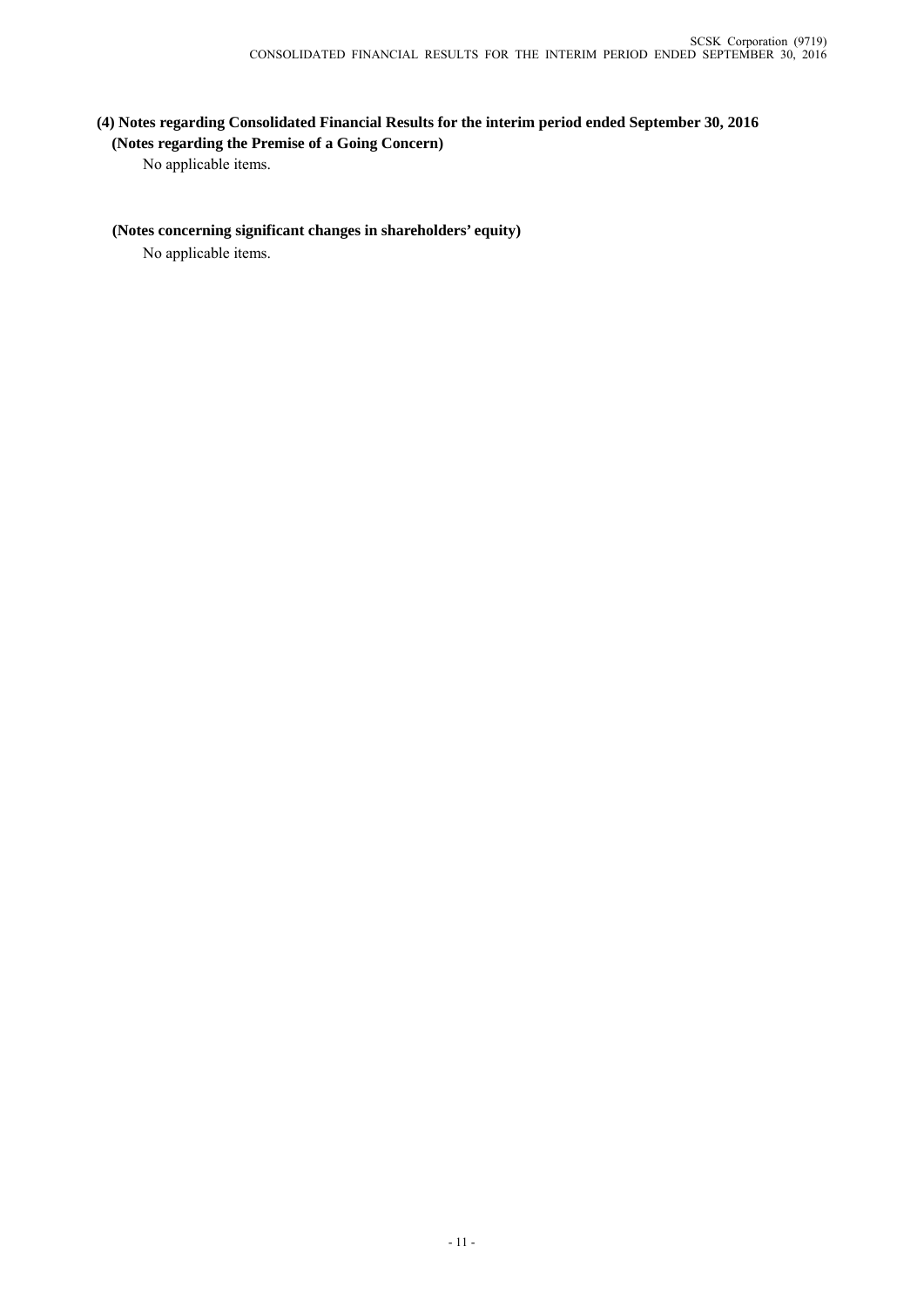## **(Segment Information)**

I. Interim period of fiscal year ended March 31, 2016 (April 1, 2015 to September 30, 2015) Information on Sales, Income (Loss) by Reported Segment

| (Unit: Millions of Yen)                    |                                               |                                                      |                                            |                                         |                              |                             |                                 |                                 |
|--------------------------------------------|-----------------------------------------------|------------------------------------------------------|--------------------------------------------|-----------------------------------------|------------------------------|-----------------------------|---------------------------------|---------------------------------|
|                                            | Manufactur-<br>ing Systems<br><b>Business</b> | Telecommuni-<br>cation<br>Systems<br><b>Business</b> | Distribution<br>Systems<br><b>Business</b> | Financial<br>Systems<br><b>Business</b> | <b>Business</b><br>Solutions | <b>Business</b><br>Services | <b>IT Platform</b><br>Solutions | Prepaid Card<br><b>Business</b> |
| Sales                                      |                                               |                                                      |                                            |                                         |                              |                             |                                 |                                 |
| (1) Outside customers                      | 19,567                                        | 11,654                                               | 23,693                                     | 32,710                                  | 9,498                        | 18,337                      | 37,428                          | 1,539                           |
| Inter-segment sales or<br>(2)<br>transfers | 1,285                                         | 641                                                  | 5,852                                      | 207                                     | 1,188                        | 1,199                       | 2,884                           | $\theta$                        |
| Total                                      | 20,853                                        | 12,295                                               | 29,536                                     | 32,917                                  | 10,686                       | 19,536                      | 40,313                          | 1,539                           |
| Segment income (loss)                      | 1,044                                         | 1,880                                                | 3,265                                      | 3,839                                   | 618                          | 1,054                       | 2,756                           | 136                             |

|                                            | Others | Total   | Adjustments<br>(Note 1) | Amounts<br>Reported in the<br>Consolidated<br>Financial<br><b>Statements</b><br>(Note 2) |
|--------------------------------------------|--------|---------|-------------------------|------------------------------------------------------------------------------------------|
| Sales                                      |        |         |                         |                                                                                          |
| (1) Outside customers                      | 393    | 154,812 |                         | 154,812                                                                                  |
| Inter-segment sales or<br>(2)<br>transfers | 904    | 14,164  | $-14,164$               |                                                                                          |
| Total                                      | 1,297  | 168,977 | $-14,164$               | 154,812                                                                                  |
| Segment income (loss)                      | 109    | 14,704  | -777                    | 13,926                                                                                   |

Notes: Adjustments are as follows:

1. The adjustment loss of ¥777 million to segment income (loss) represent general corporate expenses that have not been allocated to the reported segments.

2. Segment income (loss) has been reconciled to operating income in the consolidated income statement.